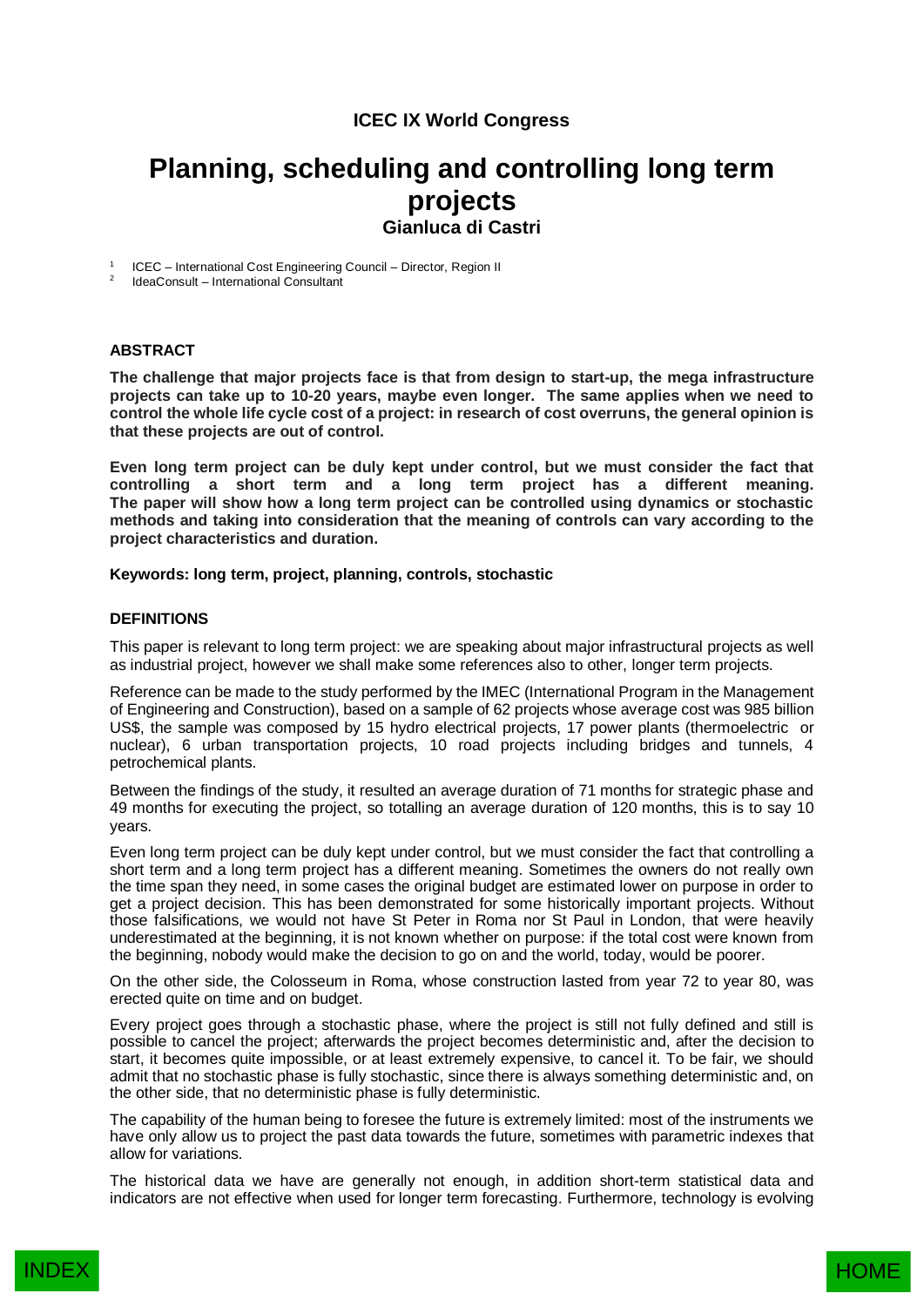and this can effect long term projects, for instance due to new investments needed, increase of productiveness, variation of availability and cost of resources):

- $\Box$  Innovation and new technologies will change the quantity of resource needed
- $\Box$  Projection of data can give a quite good idea of the cost for few years
- Major political or economic events, as well as «Acts of God» or «Acts of Government» can change the project framework
- □ Owner related events can lead to a change of the scope of the works

It is worthy to make some consideration on the very meaning of "long term project". In the case of a manufacturing company, normally "short term" means within the yearly cycle of the balance sheet, "medium term" means within the investment duration cycle (from 5 to 10 years, even more than 20 years for infrastructures or power generation) while "long term" means beyond the investment duration cycle). This to say that short and medium term are substantially deterministic while long term is substantially stochastic.

What about a project? It would be easy to say that a long term project is defined as a project whose duration is more than 7 or 8 years, this can be true for infrastructural projects but it is not a general definition, an IT project can be defined as a long term project if duration is more than 2 or 3 years.

We dare then to propose a new frameworks:

- **short term**: duration of activities and constraints fully defined, costs can be calculated with high reliability and a limited contingency margin
- **medium term**: constraints defined, durations can change not in a way to impact on the constraint structure
- $\checkmark$  long term: durations and constraints can change
- **undefined term**: besides constraints and durations, also the scope of the project can be adjusted during the project execution, sometimes there are changes in the vision of the owners and then in the goals to be achieved through the project

### **PLANNING AND SCHEDULING**

Planning and scheduling long term projects cannot be performed with the usual methods as we use for short and medium term, this is to say that deterministic methods are not enough.

The most used deterministic method is the CPM (Critical Path Method) and its derivate such as PDM (Precedence Diagram Method) and METRA, that are fully deterministic and then not suitable for long term, sometimes planning and scheduling are only limited to work packages, that are in a further stage developed from time to time (rolling wave) as the project goes on and details become clearer, this is still a deterministic methods albeit organised into two levels and then with more possibility of being adjusted. PERT (Project Evaluation and Review Technique) is still a deterministic method, with the possibility to consider some durations with a stochastic approach.

The use of a proper, higher margin for contingencies and work variation can help up to a certain point, however it does not make any more sense if such margin becomes a substantial part of the estimated time and cost. If a project is planned to start 10 years or more, we need to use a fully stochastic planning method that allow the use of probability on constraints: even those methods would not help in case of a change in the scope of the works, that cannot neither foreseen nor controlled. Also the project framework can be modified due to owner related events or to major political events, as well as to causes normally considered as *force majeure*.

As far as the stochastic planning methods, as they are known in the operational research, we would like to remind:

- $\triangleright$  GAN (Generalized Activity Network), based on an equivalent network function that consider either the probability that an activity be actually performed or the change of its duration
- $\triangleright$  GERT (Graphic Evaluation Review Technique), that tries to simplify the stochastic network creating an equivalent reduced network, that can be managed as deterministic
- GERTS (GERT Simulation), that adds to GERT method the simulation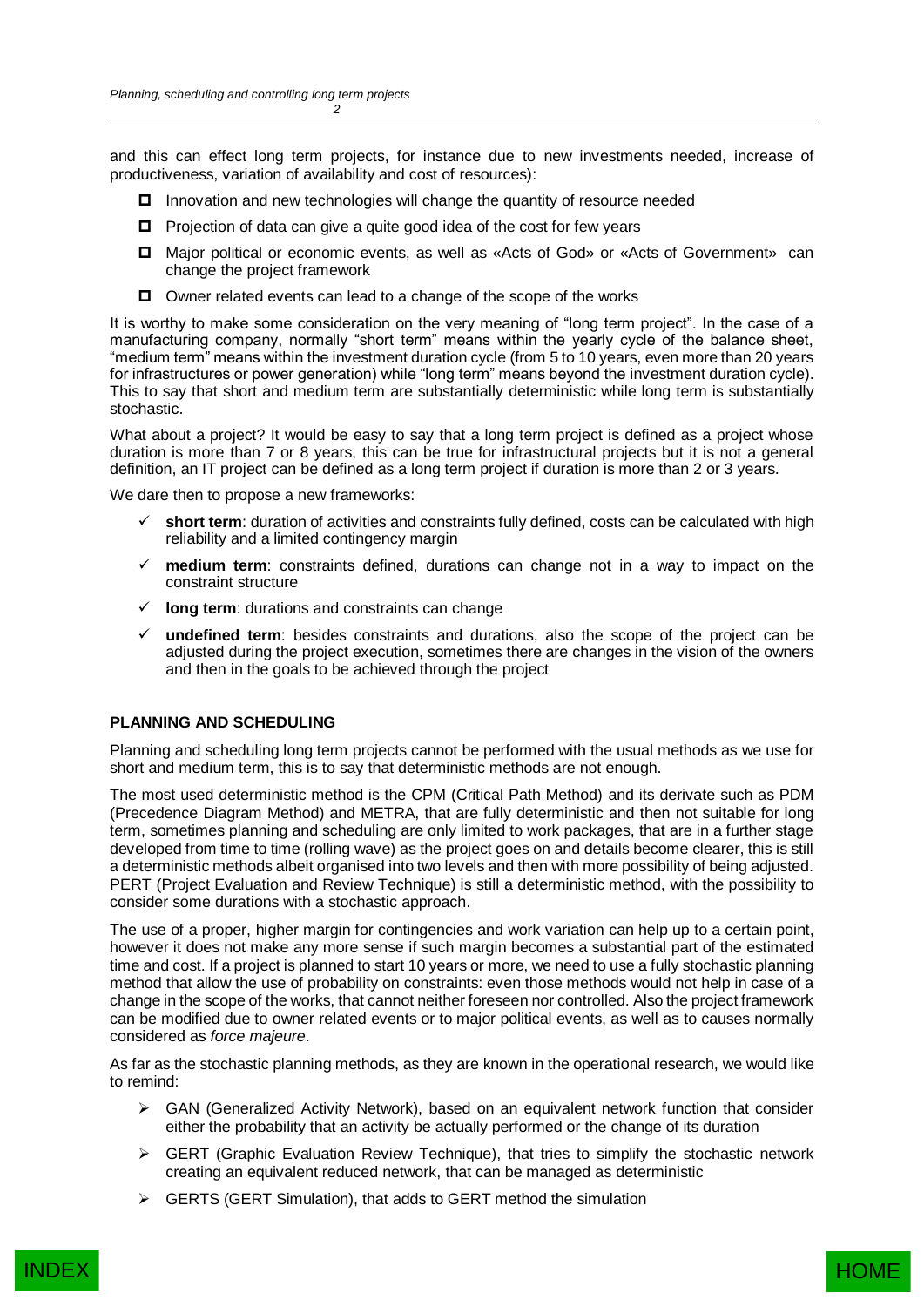$\triangleright$  VERT (Venture Evaluation Review Techinique), that is basically a further development of the GERTS.

In addition to those, other simulation as well as stochastic methods can be considered. In general, those methods need to be managed by experts in operational research, that is beyond the professional competence of a planner. However, some recent software initially created for deterministic scheduling allow stochastic routines and add-ons.

As far as costs are concerned, it is quite impossible to make a reliable assumption on the actual costs of a long term project if we try to make a budget adjusted through projected economic indicators, for the reason that shall be shown in the following paragraph. Useless to say, a further problem can be due to changes in the scope of the works. It is generally easier to plan the resources needed, whose amount is normally more stabilized, and then to adjust from time to time the amount of the invested money with the actual costs: this means than there is need of some flexibility in fund allocation as well as in the overall project budget.

It is enough to refer to the standards that are normally used for defining the reliability of project estimating, such as the ones from AACE International, ANSI Z94.0, ACostE, RICS (Royal Institute of Chartered Surveyors), British Petroleum, British Gas, Norwegian Project Management Association, American Society of Professional Estimators and others. If we refer, for instance, to the standards of AACE, estimating is classified into five levels whose reliability varies from -10/+15% for fully detailed project (level 1) with unit costs and bill of quantities fully known to -50/+100% for an order of magnitude estimate (level 5). Long term projects cannot be managed in a fully deterministic way, therefore cannot be considered neither in level 1 nor in level 2, while level 3 seem to be more applicable, with a -20/+30% reliability.

It is then necessary to consider that, in those cases, also budgeting becomes stochastic.

If the project starts undefined, in some cases the best way is to divide it into more subprojects out of which the first or the second are defined and, based on results of those, it would become possible to define the third, the fourth and so on. This is the case of major motorway or railway projects than can be divided in several sections to be put in operation one by one, being the other sections still not completed or even cancelled. The same has been applied to major space exploration projects such as Gemini ore Apollo; on the other side, a project like the bridge to connect Sicily to continental Italy cannot be divided into sections with the same criterion, since if only part of it is built it would become quite useless.

## **ECONOMIC INDICATORS**

Any kind of forecast based on the value of economic indicators collected for the previous years is at risk of being completely wrong. As a matter of fact, economic indicators are normally based on a statistical analysis of a defined basket of goods, products or work processes. Those indicators are quite reliable in the short and medium term, sometimes up to 10 year time span if the procedure of data collecting and analysing is quite completed and statically correct, but they start to become unreliable if we try to utilise them for longer term economic forecast. The main reasons are:

- $\checkmark$  the basket of goods or services that are assumed as a sample has to be modified to remain statically significant, if it is not modified is at risk of losing the significance,
- $\checkmark$  the relative prices of goods and services are varying,
- $\checkmark$  the technology evolves,
- $\checkmark$  the productivity of manpower and equipment evolves too.

As an examples in year 1995 we had to calculate the equitable price for a railway maintenance workshop whose contract was stipulated on 1976 and suspended from then. The original contract value was 20 billion L.it<sup>1</sup> that, multiplied for the applicable index of 5.6, returned an updated amount of 112 billion L.it: actually this amount was claimed from contractor to complete the work. It was evident, at first sight, that such amount was extremely high, the problem we had to face was first to understand why and then to re-negotiate the contract.

When we investigated into the design, the bill of quantities and the unit prices we noticed that

 $\overline{a}$ 



<sup>&</sup>lt;sup>1</sup> L.it = Italian Lira, the Italian currency before the Euro. The conversion ratio has been  $1 \in 0$  1936.27 L.it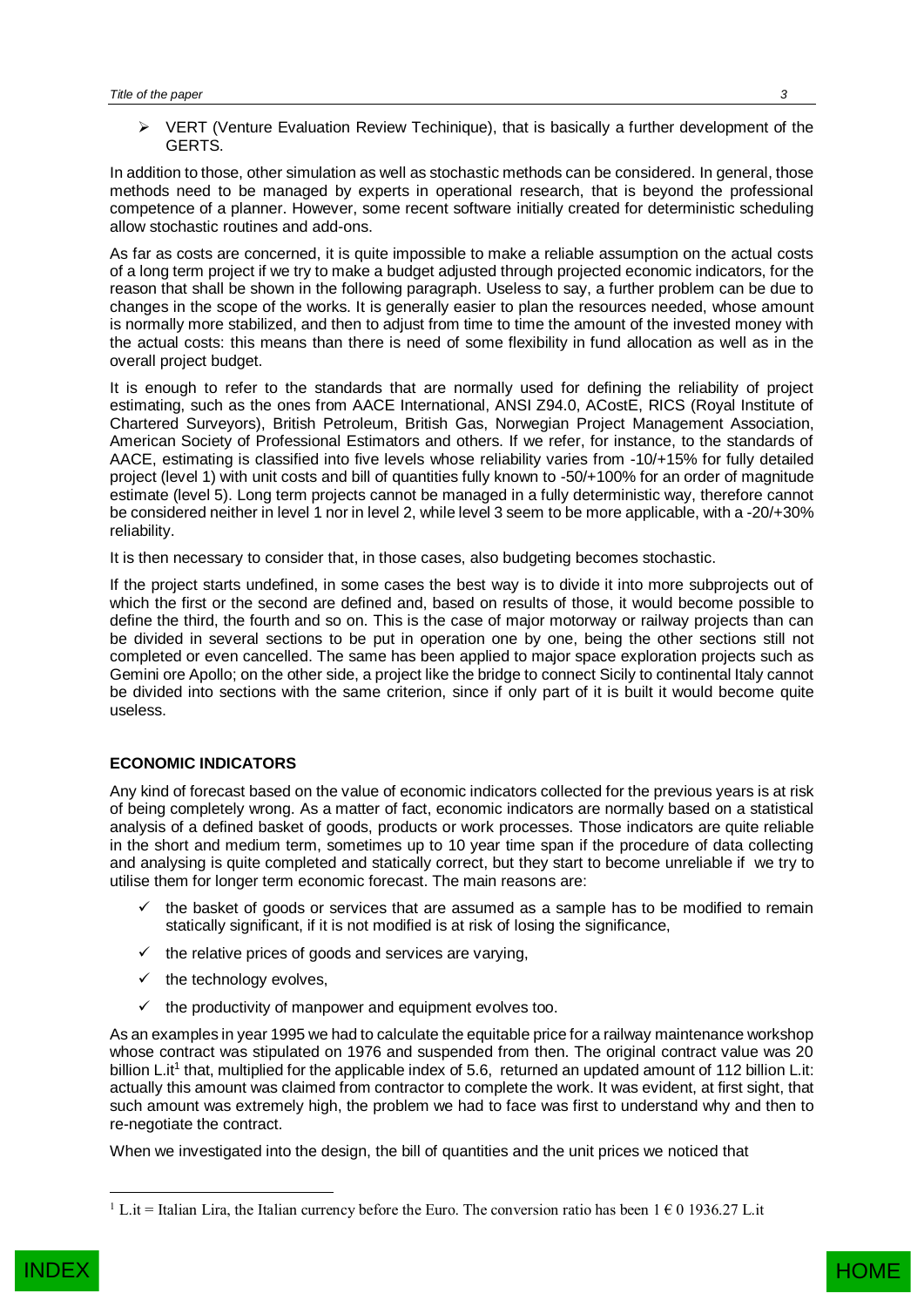- $\checkmark$  the railway signal technology used in 1976 was different from the technology of the nineties
- $\checkmark$  the price list of 1976 was still calculated considering that the rails be installed by hand, while the pricelist of the nineties was based on mechanical installation
- $\checkmark$  the productivity of electrical installation works had had a sensible increase

Our conclusion was that a fair price for the workshop should have been in the range from 54 to 60 billion L.it (useless to say, contractor should have been entitled to some compensation for having been kept waiting for twenty years, but this consideration was beyond our scope of works).

## **EXAMPLES**

#### **Messina bridge**

The bridge to connect continental Italy to Sicily has been one of the major projects in the first decade of the XXI century; the idea to connect Sicily to continental Italy was first brought forward by the Romans, then by the King of Two Sicilies in 1840 who ordered a feasibility study. In recent time, a project based on a design of a single-span suspension bridge with a central span of 3300 m plus road and railway links was actually awarded (2005) to a consortium led by the Italian company Impregilo SpA and then abandoned (March, 2006). The budget was about 4 billion euros in 2005, in 2009 the budget was again estimated in about 6 billion euros and the project was finally cancelled for lack of funds.

It is worthy to consider that the tender documents also included for a calculation of life cycle costs over a time span of 30 years plus an additional 30 years, for a total time span of 60 years. To let understand the difficulty and limited reliability of such estimation, we have considered the projection of economic indicators from the past by using regression methods and then comparing with the actual data. Some results are shown here below:

- □ if we simulate a projection made in 1891, based on 30 year data base and linear regression, for a project due to last until 1921 (30 years) the actual cost for the last year is 3.74 times the estimated cost
- $\Box$  if we simulate a projection made in 1951, based on 90 year data base and exponential regression, for a project due to last until 2011 (60 years), the actual cost for the last year is about 35.8 times the estimated cost

The reliability of a life cycle cost calculation for so long time is based on the assumption that no major change happens neither in the world as a whole nor in the structure of the economic system. The same will apply to sensitivity analysis, that makes sense for variations of the data taken into consideration until 10% or 20%, but would be spoiled if we take into consideration 50% or 100% variations.

#### **Petrochemical plant in Middle East**

A major petrochemical plant in Middle East was composed by 13 process units centred around a steam cracker, 6 utility units and a connecting network (off-site facilities) plus auxiliary facilities such as office building, internal roads, canteen, etc. The project was actually divided into four subproject named

- $\checkmark$  onsite (process units).
- $\checkmark$  offsite (connecting network),
- $\checkmark$  utilities,
- services.

Duration scheduled for construction was about 6 years, standard workload was about 16.1 million of SMh (Standard Man-hours).

No one of those sub-projects could exist as an autonomous project, then the term sub-project was misused. The project controls was based on a project schedule and on a budget, that were verified deterministically every month, by using a PDM network, the analysis of the critical path and the usual earned value criterion to compare the planned versus the actual cost. When the project went into delay and then to register cost overrun, although the assumption was still to use a deterministic method, the planners started to modify some constraints as well as the critical path in order to adapt the schedule to reality: this is to say that the planning became stochastic, notwithstanding the fact that such change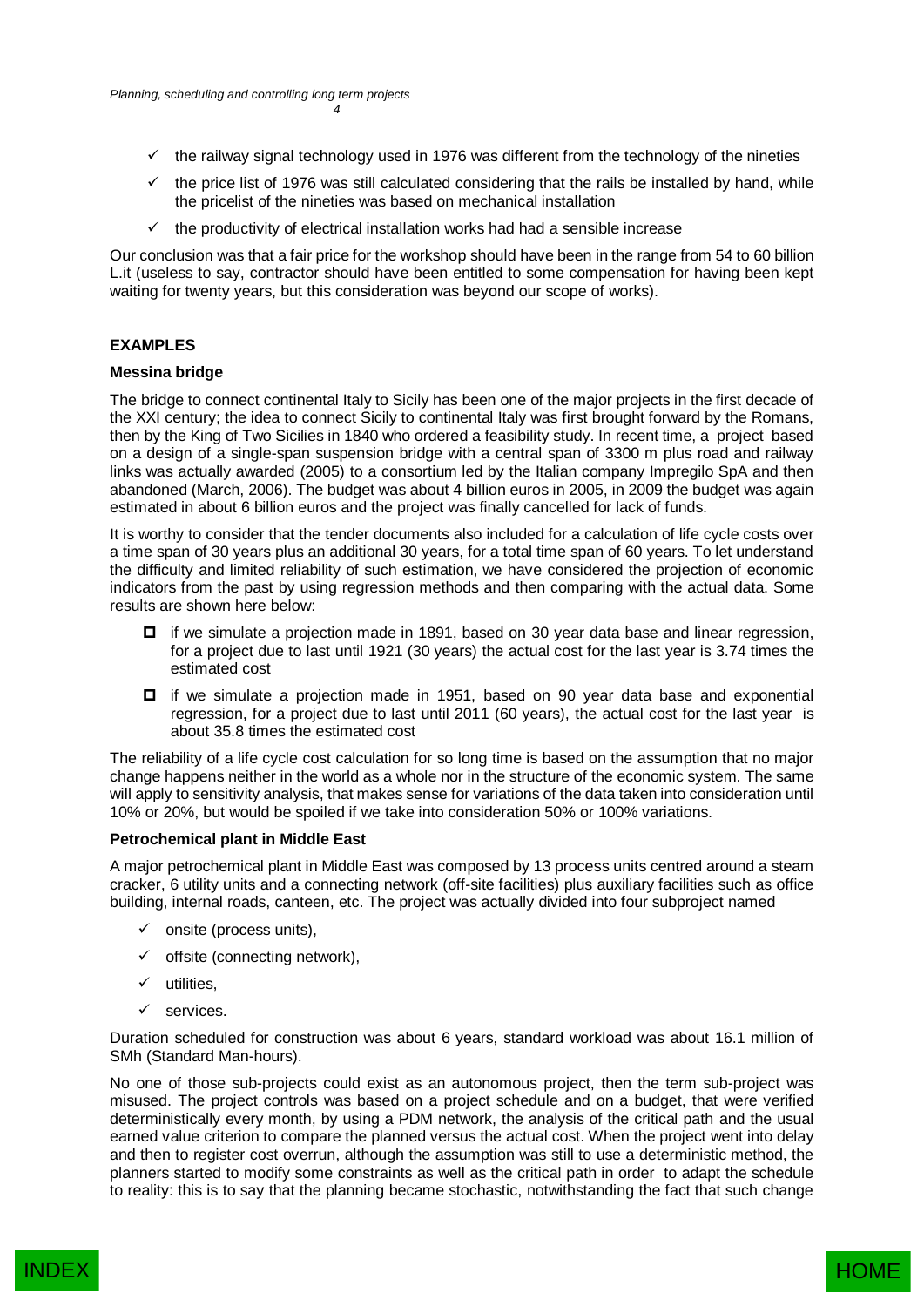was never declared openly. In a further stage, the owner decided to cancel part of the project to cope with previously unforeseen economic difficulties. For doing this, it was necessary to redraw the structure of subprojects since it would not make any sense to keep the process units and to cancel the utilities. Simply, the plant would not work. By this way, the scope of the project was actually modified.

It is hard to say that the project has been kept under control, but at least a default has been avoided. In reality, it would have been better to consider this possibility since the beginning, by introducing the idea of a stochastic planning and by taking into consideration a more suitable division into autonomously sustainable sub-projects.

#### **The medieval cathedrals**

One paramount example of a long term project is a medieval cathedral (according to the most used definition of the term, however, it cannot be defined as a project since time and scope were undefined).

To have an idea about how those project were managed, we can refer to a modern project that is more similar to a medieval cathedral than to the projects we are usually taking into consideration in recent times. This is the cathedral of the *Sagrada Familia* in Barcelona, whose construction started in 1882 and has not yet been completed: however the church has been consecrated by pope Benedict XVI in 2010. The original design was from the architect Francisco de Paula del Villar, then a new design was made by the architect Antoni Gaudí, involved after construction was started. Other architects were involved after Gaudí death, in order to complete his design.

Since it is an "expiatory church", like most of medieval cathedrals, construction had to rely only on private donations and therefore there was not any possibility to make a reliable planning, the work packages were scheduled from time to time according to the funds available, the progress was less that 25% in 1926 (death of Gaudí) and was estimated as 50% about in 2010. The scope of the work was changed several times, the actual design is not anymore the original one and still there are undefined points and some technical challenges. However, millions of people are visiting and it has been declared part of the UNESCO World Heritage, notwithstanding the facts that it has not yet been completed.

According to a statement from Gaudí "*El Temple Expiatori de la Sagrada Família el fa el poble i s'hi emmiralla. És una obra que està a les mans de Déu i en la voluntat del poble*" 2

### **CONCLUSION**

A long term project whose scope is quite defined can still be kept under control, with proper methods, by adjusting from time to time the parametres to the actual change of the economic system as well as of the project itself.

An undefined project, whose scope is not fully defined, can be kept under control section by section, if the division into sections makes sense like in the case of the railway or motorway system or of the space exploration, id est to say when every section can be considered as a quite full project. If this does not apply, like in the case of the *Sagrada Familia*, the very idea of controlling the project makes no sense: as a matter of fact, in 1882 was impossible to make any assumption about time and cost, the design was quite undefined, in reality there was only the willingness to build a cathedral. Like in medieval cathedrals, design was modified again and over again during construction, parts were added or removed, dimensions modified. Even now, that the cathedral is already consecrated (business-like, we can say that it is in operation), it is not yet clear which shall be the final design.



 $\overline{a}$ 

<sup>&</sup>lt;sup>2</sup> The expiatory church of *La Sagrada Família* is made by people and mirrors (The people). It is a work that is in the hands of God and the will of the people "